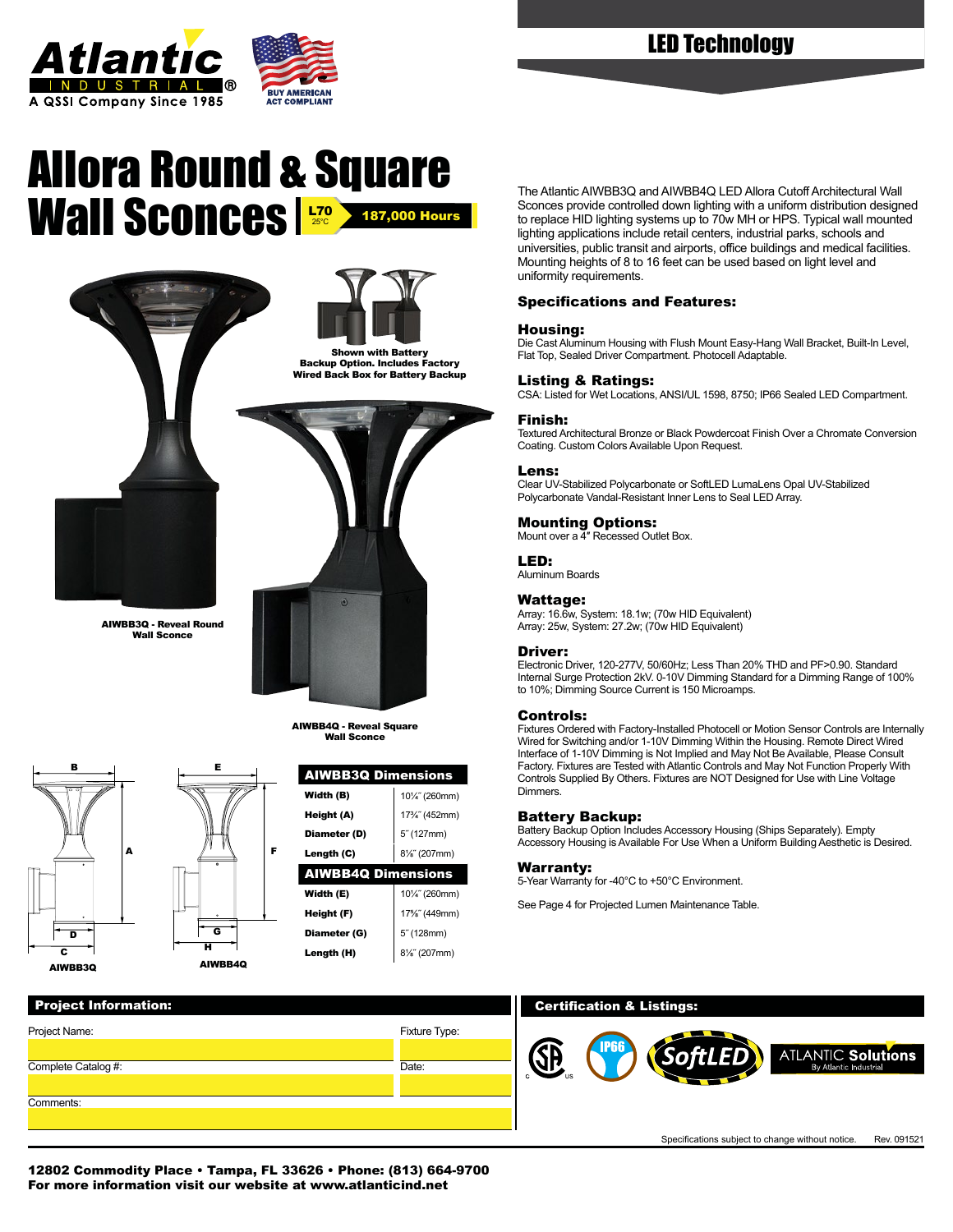

## Allora Round & Square Wall Sconces **1270 2** 187,000 Hours 25°C

| <b>Order Information Example:</b>                                                                |                               |                          | AIWBB4QF1X16U5KCZSP |                      |                                                                                                                           |                                                                  |                                                                                                                                                                                                                                                           |  |  |
|--------------------------------------------------------------------------------------------------|-------------------------------|--------------------------|---------------------|----------------------|---------------------------------------------------------------------------------------------------------------------------|------------------------------------------------------------------|-----------------------------------------------------------------------------------------------------------------------------------------------------------------------------------------------------------------------------------------------------------|--|--|
|                                                                                                  |                               |                          |                     |                      |                                                                                                                           |                                                                  |                                                                                                                                                                                                                                                           |  |  |
| <b>Model</b>                                                                                     | <b>Optics</b>                 | Wattage                  | <b>Driver</b>       | CCT                  | Lens                                                                                                                      | Color                                                            | <b>Options</b>                                                                                                                                                                                                                                            |  |  |
| <b>AIWBB3Q=Allora Round</b><br>Wall Sconce<br><b>AIWBB4Q=Allora Square</b><br><b>Wall Sconce</b> | <b>F</b> =Wide Beam<br>Spread | 1X16=16w<br>$1X25 = 25w$ | $U = 120 - 277V$    | 4K=4000K<br>5K=5000K | C=Clear UV-Stabilized<br>Polycarbonate Array Lens<br>L=SoftLED LumaLens<br>Opal UV-Stabilized<br>Polycarbonate Array Lens | $Z =$ Bronze<br>$B = Black$<br>$C =$ Custom<br>(Consult Factory) | <b>SF</b> =Single Fuse*<br><b>DF</b> =Double Fuse*<br><b>SP</b> =Surge Protection<br><b>PC3</b> =Photocell, 120-277VAC<br><b>BU4</b> =Battery Backup, 90 Minutes*<br><b>BUC4</b> =Cold Start Battery Backup, -20°C, 90 Minutes*<br>*120-277V Models Only. |  |  |

#### Accessories & Replacement Parts:

| <b>Accessories</b><br>(Order Separately, Field Installed) |                                                               |  |  |  |  |  |  |
|-----------------------------------------------------------|---------------------------------------------------------------|--|--|--|--|--|--|
| AIACCHSG4*                                                | Empty Die Cast Accessory Housing, Powdercoat Finish           |  |  |  |  |  |  |
|                                                           | *Specify Color: Z=Bronze, B=Black, C=Custom (Consult Factory) |  |  |  |  |  |  |
|                                                           |                                                               |  |  |  |  |  |  |



AIACCHSG4

#### Replacement Parts (Order Separately, Field Installed) AIB3LL SoftLED LumaLens Opal UV-Stabilized Polycarbonate Array Lens AIB4LL SoftLED LumaLens Opal UV-Stabilized Polycarbonate Array Lens AIP18103 120-277VAC Photocell For Replacement Battery Backup, see the Atlantic LED Battery Backup **Specification Sheet.**



AIP18103

Specifications subject to change without notice. Rev. 032321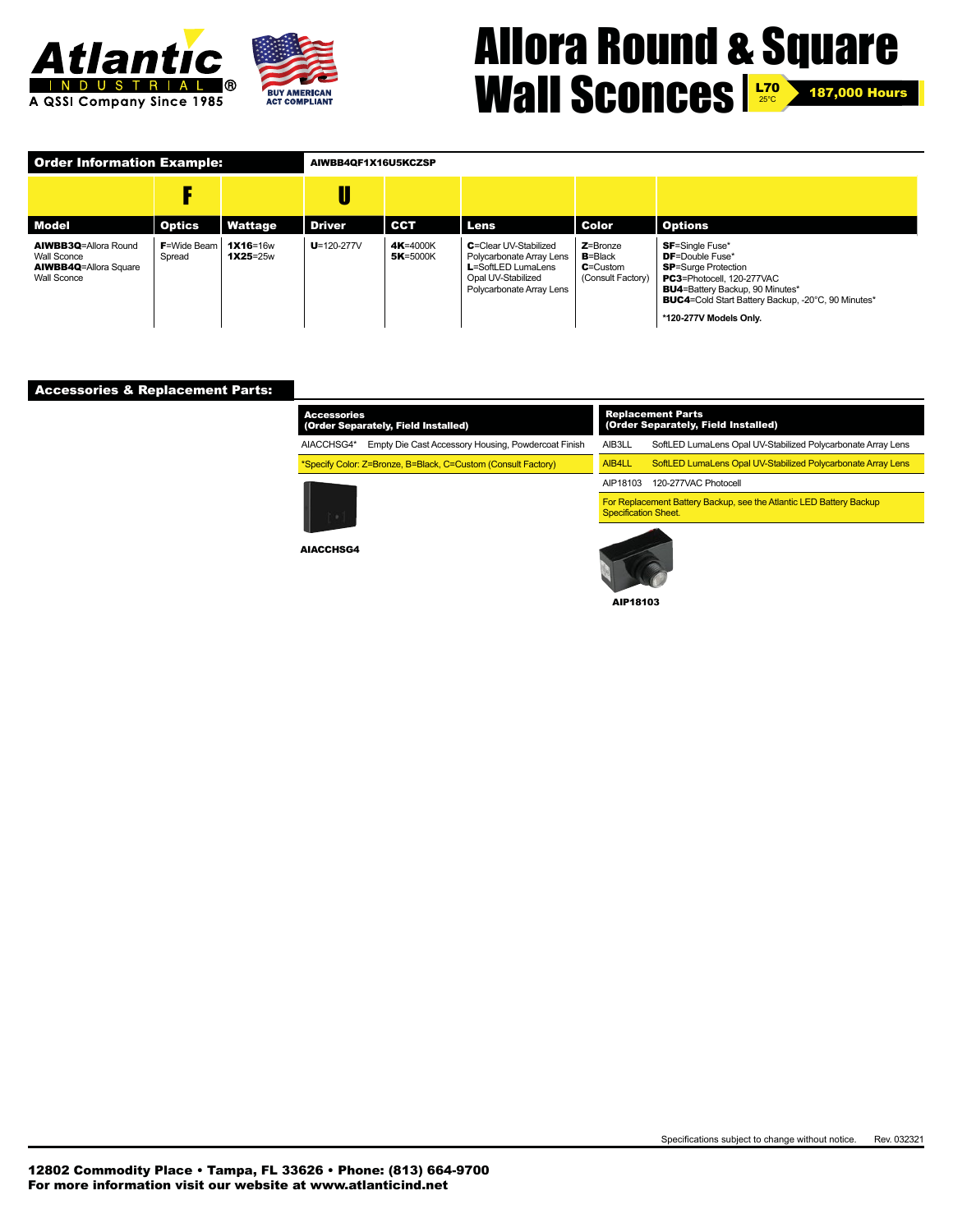

### Allora Round & Square Wall Sconces **1270 2** 187,000 Hours 25°C

#### Photometric Data





Type V-Clear Glass



AIWBB4QF1X25U5KC<br>Type V-Clear Glass Type V-Clear Glass



AIWBB3QF1X25U5KL Type V-LumaLens





AIWBB4QF1X25U5KL